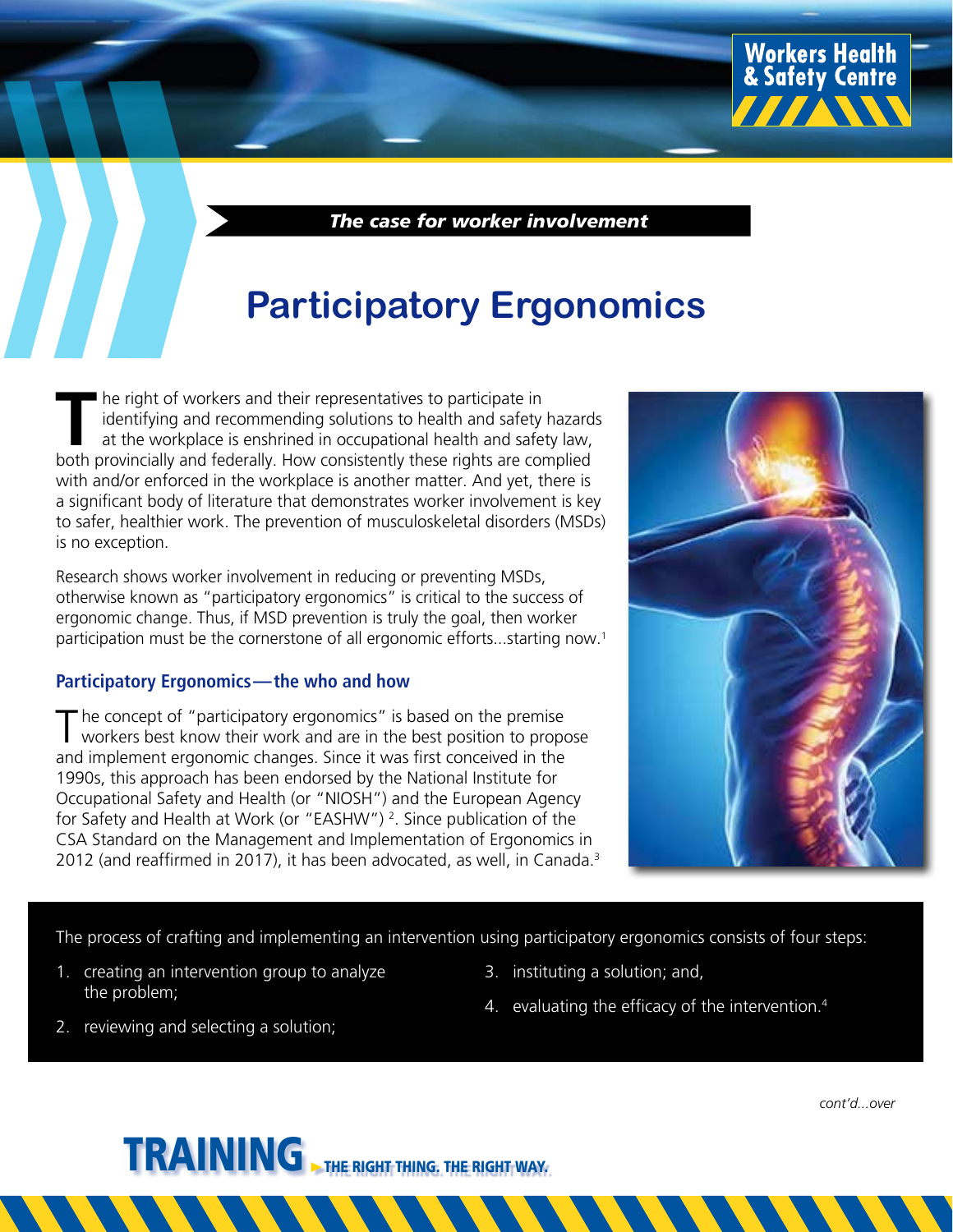### **Participatory Ergonomics ... cont'd**

 $\setminus \bigwedge$  hile several participatory ergonomic approaches have been reported in the literature over the past two decades,<sup>5</sup> in the majority, the "ergonomic team" or work group forms the foundation of the participatory ergonomics model. Such a group includes representation from workers and the employer, and in many cases, an ergonomist, acting as a technical resource.<sup>6</sup> In all cases where ergonomic interventions were successfully adopted and implemented the group consisted of a worker or worker representative.<sup>7</sup>

The CSA standard also stresses the importance of worker participation, advising workers and their representatives should be assured sufficient time and resources to engage in the development, implementation and evaluation of all ergonomic interventions.<sup>8</sup>

#### **Demonstrated benefits**

**The general benefits of participatory ergonomics are well known. They include:**

- **1. enhanced worker acceptance of proposed and adopted changes;**
- **2. improved worker productivity and company competitiveness; and,**
- **3. reduced incidence of and claims for MDSs.11 12 13**

T he current research includes several examples of ergonomic interventions that have proven successful in reducing or preventing work-related MDSs. Most indicate a multifaceted program, with several different interventions implemented together, more effective than interventions instituted singly. Specifically, interventions that include changes to work tasks, equipment and processes tend to be more advantageous than training and/or education alone.14

A systematic review of the value of participatory ergonomics completed by the IWH in 2008 found evidence that interventions implemented using this approach reduced the number of reported MSDs, the number of worker compensation claims and the number of days lost or absenteeism (due to musculoskeletal pain and disability).

More often than not, workers affected by the planned or adopted changes were members of the ergonomic intervention group. Decisions regarding what interventions to consider and adopt were almost always achieved through consensus. Group support for the intervention and communication between members were cited as two of the most important factors influencing success of the intervention.<sup>15</sup>

#### **Documented case studies**

ne study published in 2010 reviewed participatory ergonomic interventions across four different workplaces, ranging from a small shirt manufacturing plant to two large auto parts producers. Based on an analysis of risk factors for MDSs, a multi-stakeholder group selected individual change projects. Specific interventions ranged from narrow to broad and were implemented over a period of several months to several years. They included the

A study by the Institute for Work and Health (or the "IWH"), in Toronto, Ontario, found effective participatory ergonomic interventions had five elements in common:

- 1. defined roles for work group members;
- 2. inclusion of additional actors, as necessary, beyond the group;
- 3. decision making by consensus;
- 4. adequate training of group members; and,
- 5. no barriers to implementation.<sup>9</sup>

Their research formed the basis of a guide  $10$  that has assisted many workplace parties in initiating their own programs.

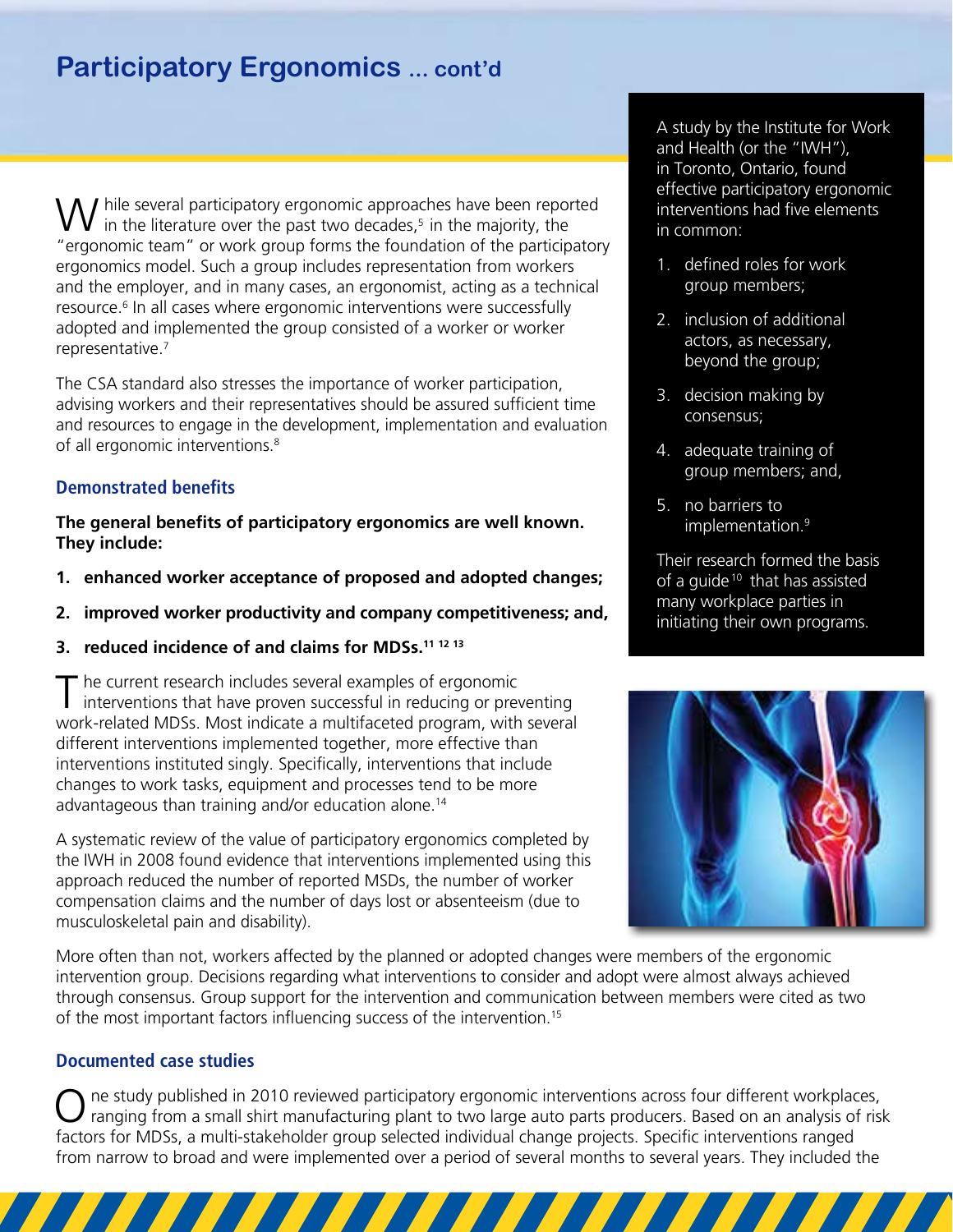

reconfiguration of individual work stations, redesign of parts racks to raise parts bins and equipping tools with anti-vibration wraps. In all cases, changes eased the pace and load of work.16

In another case, the launch of an e-commerce website at a large catalogue retailer led to increased sales, but also a sharp rise in the frequency and severity of low back pain and disability claims. A work group comprised of an equal number of workers and managers was charged with proposing solutions. Reconfiguration of the assembly line, from a straight to a circular one, led to the elimination of manual handling, greater flexibility in job pace and body positioning and a decline in back injury claims.<sup>17</sup>

In another example, complaints of pain and/or discomfort in the upper extremities in cashiers at a large retailer of construction and home building materials prompted use of the participatory ergonomics approach. An ergonomics work group identified several high risk activities including postural overload and awkward positions due to manual material handling, variable work schedules and extended work days. Changes included redesign of the work stations and introduction of ergonomically designed chairs and keyboards. Interventions resulted in a decline in musculoskeletal pain and disability and an increase in productivity.18

Overexertion injuries in the service parts division of a major automaker led to the implementation of several worker led ergonomic interventions. These included a self-elevating powered vehicle for transporting parts throughout the facility and for reaching high bin locations, lift and tilt pallet trucks for packing small parts into larger bins and a single level telescoping conveyor used for delivering hand-held totes for subsequent sorting operations. Following these changes, risk factors for MSDs declined, most notably, the physical loads.19

In another study, participatory ergonomics was used to prevent low back pain and disability among a group of nursing aids in a longterm care facility in Denmark. The Participative Ergonomic Blueprint developed by University of Waterloo and the IWH in 2003 20 was used to develop ergonomic work groups, identify risks and institute changes. The situation at these workplaces was unique in that the ergonomic

intervention group was comprised solely of workers. Changes in work tasks, increased control over the planning and execution of such tasks as well as use of mobile lifting devices and two person manual lifts reduced the reports of back pain.<sup>21</sup>

Perhaps the most prominent Canadian experience of participatory ergonomics was published by the IRRST in 2006. The study included three different sized companies in Quebec. In every case, an ergonomic work group, mandated to analyze and correct work situations that could cause MDSs, was established. Changes were made in 77 per cent of cases. Most involved modifications in work station layout and design and tools and equipment. All resulted in a reduction in the magnitude of the risk factors.<sup>22</sup>



This said, for employers who are looking for a "direct" return on their investment in ergonomics, the literature also tells us participatory ergonomics (PE) can be beneficial to the bottom line. Reflecting on an awardwinning study he led on participatory ergonomics, IWH Senior Scientist, Dr. Emile Tompa reported, "We analysed a PE program at a shirt manufacturer in southwestern Ontario that employed up to 295 workers, comparing the costs of setting up the program with its benefits. We learned that, for every dollar the company spent on the program, it saved \$5.50 for a total net benefit of almost  $$295,000$  over a four-year period."<sup>23</sup> (To learn more about similar cost/benefit analysis studies, see the Workers Health & Safety Centre publication, entitled, "The Economics of Ergonomics.)